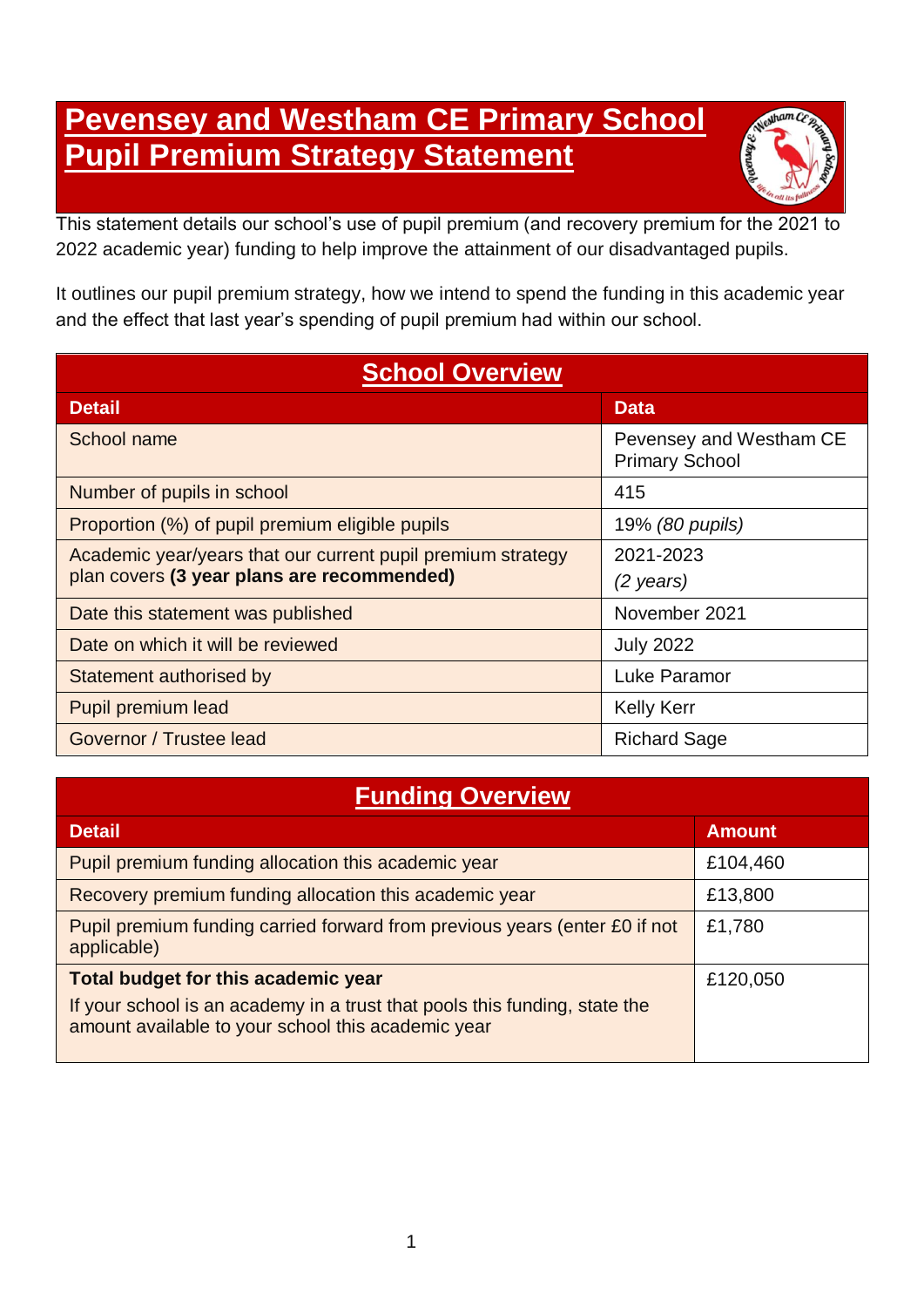# **Part A: Pupil premium strategy plan**

### **Statement of Intent**

As an inclusive and encouraging school community, we aim for all our pupils to *'learn to flourish, reach our potential and enjoy fullness of life' John 10:10.*

We strive to expose all our pupils to a rich and exciting curriculum where they are given opportunities to exceed their potential and expectations, thus developing *'the skills and knowledge to shape life well together'*.



Embedded within the ethos of our school are our Christian Values: Be Kind, Be Honest, Be Resilient, Be Forgiving and Be Healthy (in body and mind).

Our objectives for disadvantaged pupils is that they are able to enjoy and access a '*fullness of life*' within the school environment. This results in excellent attendance, having a focus on wellbeing and ensuring pupils have the opportunities to develop themselves academically, socially and spiritually. Our pupil premium strategy supports this by ensuring gaps are closed so that pupils are in line with their peers with regards to attendance, experiences and opportunities and academic progress.

**We recognise that disadvantaged pupils, as with all pupils, will make the best progress when receiving effective quality first teaching. This is reflective in our strategy.**

### **Challenges**

This details the key challenges to achievement that we have identified among our disadvantaged pupils.

| <b>Challenge</b><br>number | <b>Detail of challenge</b>                                                                                                                                                                                |
|----------------------------|-----------------------------------------------------------------------------------------------------------------------------------------------------------------------------------------------------------|
|                            | Attendance of our pupil premium children is lower than that of the whole school.                                                                                                                          |
| $\mathcal{P}$              | Our pupil premium children (as a group) are not making as rapid progress in<br>their reading as non-pupil premium children.                                                                               |
| 3                          | Our pupil premium children (as a group) are not making rapid progress in their<br>maths, especially the basic numeracy skills, as non-pupil premium children.                                             |
| $\overline{4}$             | Many of our pupil premium children do not have the rich and varied experiences<br>as non-pupil premium children seem to have which means their knowledge of<br>the world and cultural capital is limited. |
| 5                          | Engagement and in-school involvement with parents and carers is limited due to<br>the pandemic.                                                                                                           |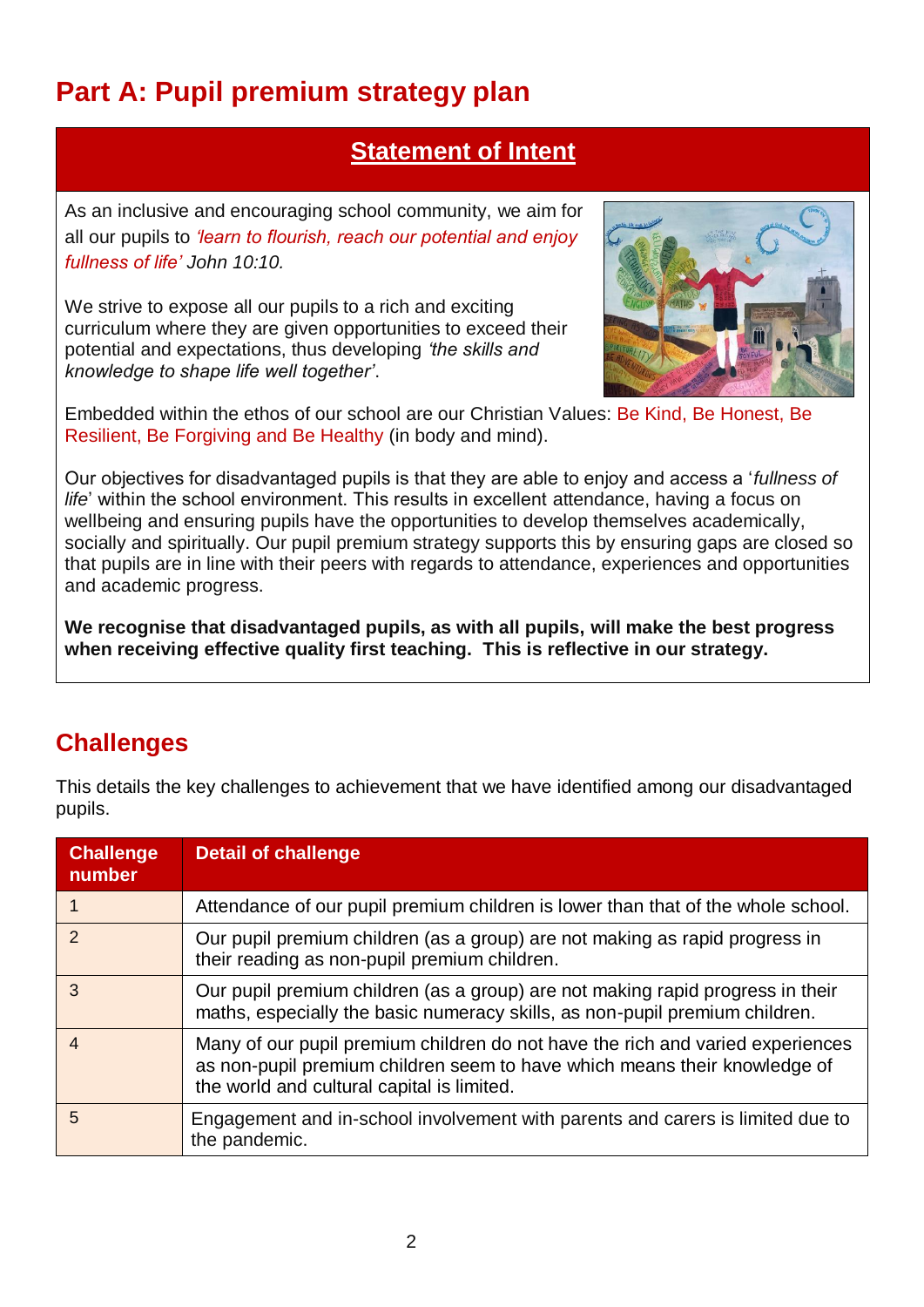# **Intended outcomes**

This explains the outcomes we are aiming for **by the end of our current strategy plan**, and how we will measure whether they have been achieved.

| <b>Intended outcome</b>                                                                                                                                                              | <b>Success criteria</b>                                                                                                                                                                                                                                                                                                                                                                                                                               |
|--------------------------------------------------------------------------------------------------------------------------------------------------------------------------------------|-------------------------------------------------------------------------------------------------------------------------------------------------------------------------------------------------------------------------------------------------------------------------------------------------------------------------------------------------------------------------------------------------------------------------------------------------------|
| For attendance of our PP<br>children to be no lower than<br>the attendance for non-PP<br>children.<br>For attendance to be in line<br>with national attendance                       | Attendance of identified PP pupils increases and the gap<br>between PP and non PP narrows.                                                                                                                                                                                                                                                                                                                                                            |
|                                                                                                                                                                                      | Extremely poor attendance (below 90%) will be challenged with<br>communication (in the form of a letter initially) from the<br>headteacher.                                                                                                                                                                                                                                                                                                           |
| $(96\%)$ .                                                                                                                                                                           | Assess, Plan, Do, Review (APDoRs) in place where progress in<br>not made.                                                                                                                                                                                                                                                                                                                                                                             |
|                                                                                                                                                                                      | Attendance meetings with headteacher and parents/carers to<br>take place for those who fall below                                                                                                                                                                                                                                                                                                                                                     |
|                                                                                                                                                                                      | Support from ESBAS (Educational Support, Behaviour and<br>Attendance Service) – with persistent absences.                                                                                                                                                                                                                                                                                                                                             |
| For pupil premium children<br>to achieve in line with<br><b>National Average for</b><br>Reading, Writing and<br>Maths, including phonics.                                            | KS1 pupils attend RWI daily sessions and any further<br>interventions to support rapid progress. They are tracked<br>carefully with assessment points each term. Gaps are closed<br>and pupil premium children are in line with non-pupil premium<br>with both attainment and progress.                                                                                                                                                               |
|                                                                                                                                                                                      | Pupils will increase their mathematical fluency and secure<br>understanding of basic numeracy through targeted interventions<br>and 1 <sup>st</sup> quality teaching. Gaps are closed and pupil premium<br>children are in line with non-pupil premium with both attainment<br>and progress.<br>This will be evident in data from STAR Assessments, teacher<br>assessments and intervention tracking, such as Doodle Maths                            |
|                                                                                                                                                                                      | and Lift Off.                                                                                                                                                                                                                                                                                                                                                                                                                                         |
| For pupil premium children<br>to make good or better<br>progress in reading as this<br>will help vocabulary<br>acquisition and support<br>them in accessing the<br>whole curriculum. | PP children will develop a love of reading.<br>KS1 pupils will engage in RWI and read books appropriate to<br>their phonics stage.<br>KS2 pupils will engage in Accelerated Reader and be regularly<br>quizzing.<br>They will be regularly heard read by an adult at home (filling in<br>reading journals) and an adult in school.                                                                                                                    |
| For pupil premium children<br>to enjoy the wide range of<br>enrichment activities we<br>have on offer at PaWS.                                                                       | A wide range of extra-curricular activities will be offered with<br>pupil premium children being given priority places. Pupil<br>premium children who chose not to join a club in the autumn<br>term will be prioritised in the spring and summer terms<br>Financial support will be offered to pupil premium families as and<br>when needed for all enrichment opportunities to include trips and<br>visits, in-school workshops, residentials, etc. |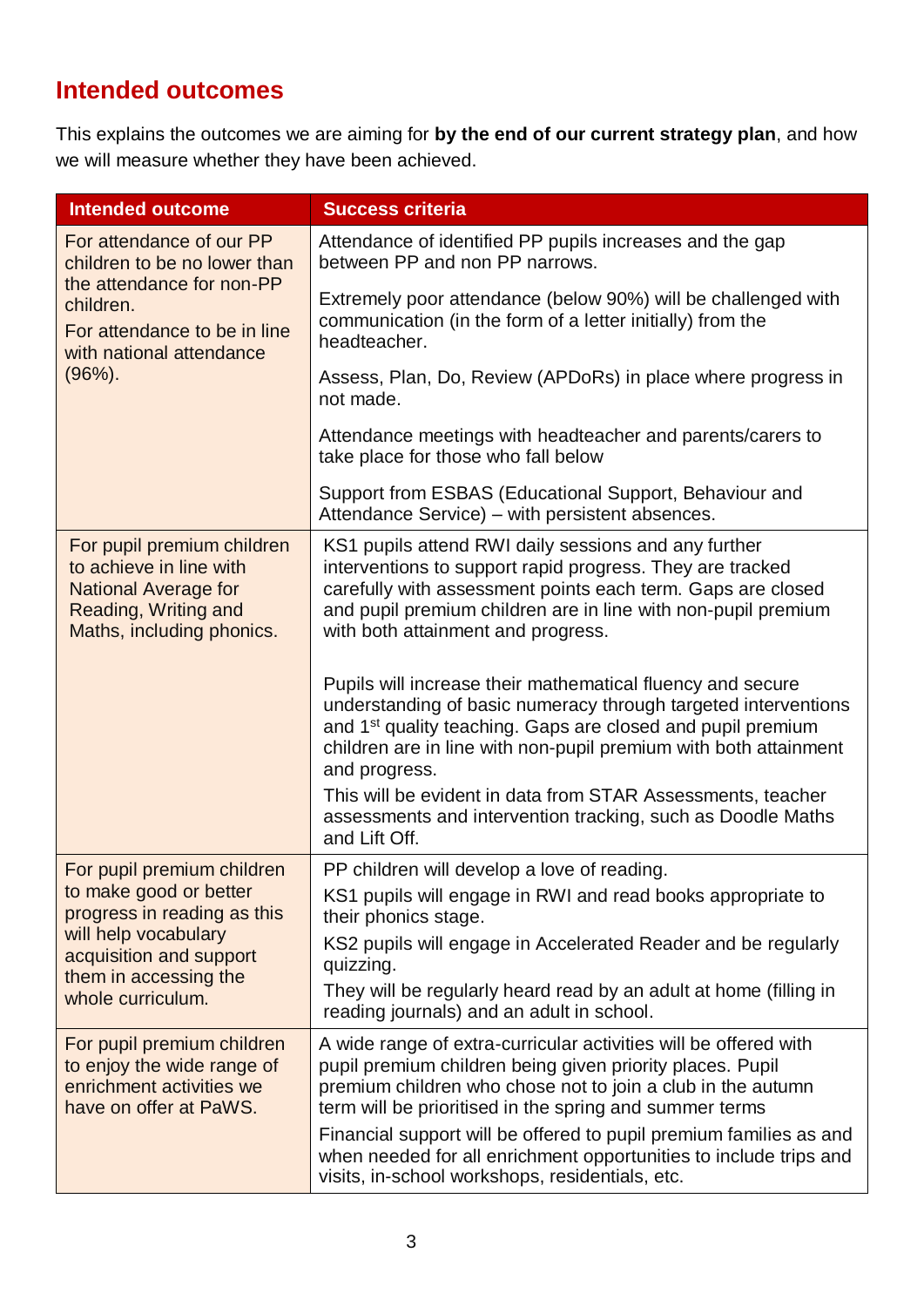| Pupil Premium children feel | Pupil premium children will engage with the wider life at PaWS                    |
|-----------------------------|-----------------------------------------------------------------------------------|
| happy and safe at school    | by joining the pupil leadership groups                                            |
| and engage with their       | Children's attendance will remain high (linked to 1) because                      |
| learning.                   | they are happy coming to school.                                                  |
|                             | Pupil voice surveys will report that PP children are happy and<br>safe in school. |

# **Activity in this academic year**

This details how we intend to spend our pupil premium (and recovery premium funding) **this academic year** to address the challenges listed above.

| <b>Teaching</b><br>(for example, CPD, recruitment and retention)                                                  |                                                                                                |                                            |
|-------------------------------------------------------------------------------------------------------------------|------------------------------------------------------------------------------------------------|--------------------------------------------|
| Budgeted cost: £46,891                                                                                            |                                                                                                |                                            |
| <b>Activity</b>                                                                                                   | <b>Evidence that supports this approach</b>                                                    | <b>Challenge</b><br>number(s)<br>addressed |
| Quality first teaching for all<br>pupils.                                                                         | EEF guide to pupil premium – tiered approach<br>- teaching is the top priority, including CPD. | 1<br>$\overline{2}$<br>3                   |
| <b>Pupil Progress meetings track</b><br>progress of PP pupils and<br>appropriate, timely                          | Sutton Trust - quality first teaching has direct<br>impact on student outcomes.                | $\overline{4}$                             |
| interventions are put in place.                                                                                   | Training and supporting highly qualified<br>teachers deliver targeted support.                 |                                            |
| Maths and English are high<br>priority on school development<br>plan and CPD plan.                                | EEF guide to pupil premium – tiered approach<br>- teaching is the top priority, including CPD. | $\overline{2}$<br>3                        |
|                                                                                                                   | Training and supporting highly qualified<br>teachers deliver targeted support.                 |                                            |
| RWI training for all teaching<br>and support staff.                                                               | EEF guide to pupil premium - targeted<br>academic support                                      | $\overline{2}$                             |
| <b>Regular CPD for KS1 teaching</b><br>and support staff.                                                         | Training and supporting highly qualified<br>teachers deliver targeted support.                 |                                            |
| Ensure all new staff have<br>received training to deliver the<br>Read, Write, Inc. Phonics<br>scheme effectively. |                                                                                                |                                            |
| New phonic books to send<br>home/ share in class.                                                                 |                                                                                                |                                            |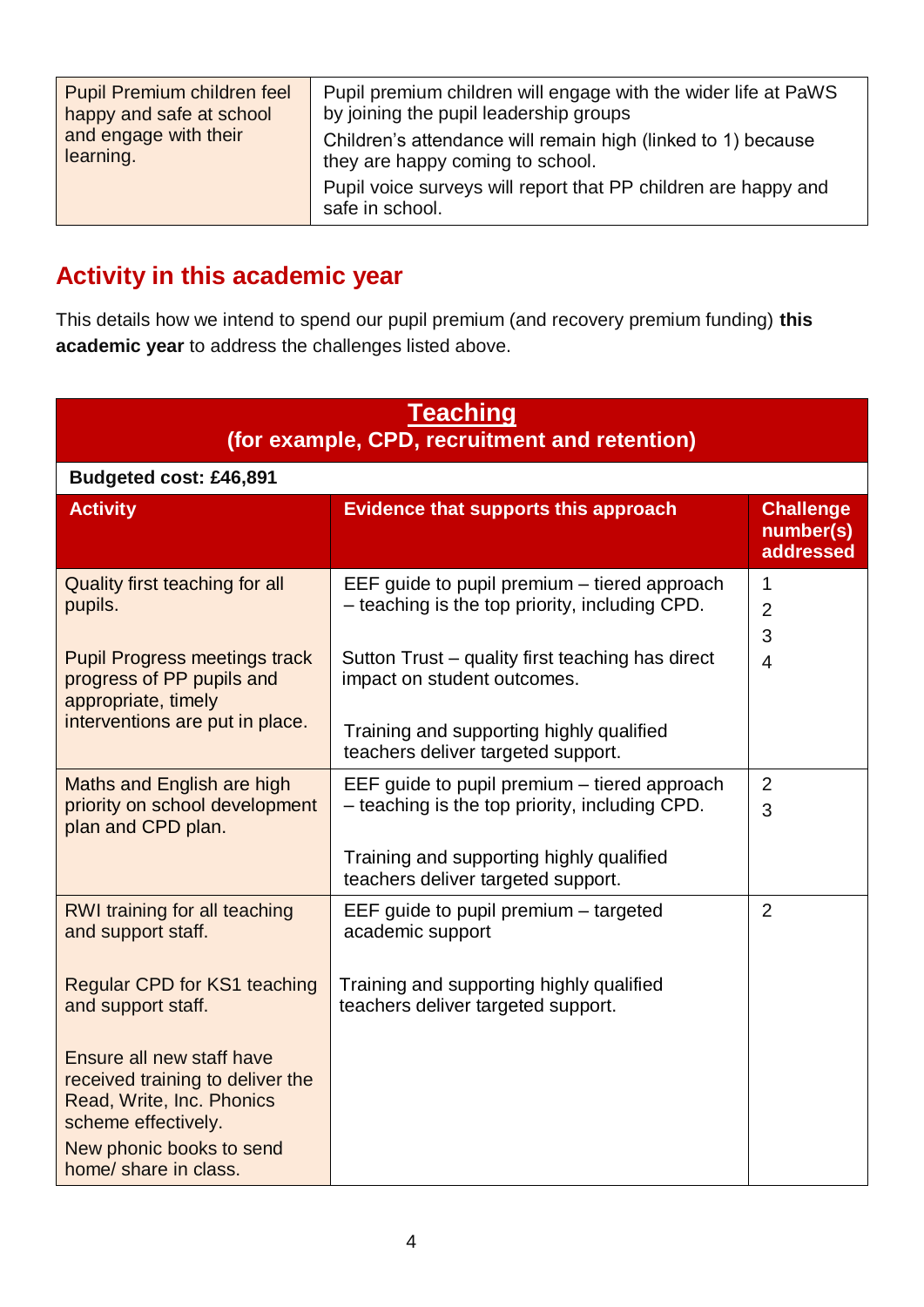#### **Targeted academic support**

#### **(for example, tutoring, one-to-one support structured interventions)**

| Budgeted cost: £63,830                                                                                                                                                                                                      |                                                                                                                                                                                                                                                                                                  |                                                      |
|-----------------------------------------------------------------------------------------------------------------------------------------------------------------------------------------------------------------------------|--------------------------------------------------------------------------------------------------------------------------------------------------------------------------------------------------------------------------------------------------------------------------------------------------|------------------------------------------------------|
| <b>Activity</b>                                                                                                                                                                                                             | <b>Evidence that supports this approach</b>                                                                                                                                                                                                                                                      | <b>Challenge</b><br>number(s)<br>addressed           |
| <b>Recovery Curriculum small</b><br>group and 1:1 intervention.                                                                                                                                                             | EEF guide to pupil premium – targeted academic<br>support.<br>Sutton Trust – quality first teaching has direct<br>impact on student outcomes.<br>Training and supporting highly qualified teachers<br>deliver targeted support.                                                                  | $\mathbf 1$<br>$\overline{2}$<br>3<br>$\overline{4}$ |
| Quality first teaching by<br>TA3s and HLTAs trained to<br>deliver specific reading<br>(Better Reading Partner)<br>and maths (Lift Off)<br>interventions for pupil<br>premium pupils in KS2 not<br>making expected progress. | EEF guide to pupil premium $-$ tiered approach $-$<br>teaching is the top priority, including CPD.<br>Training and supporting highly qualified teachers<br>deliver targeted support.<br>EEF - digital technology - clear evidence<br>technology approaches are beneficial for maths<br>practice. | $\mathbf 1$<br>$\overline{2}$<br>3<br>$\overline{4}$ |
| <b>Purchase of Accelerated</b><br>Reader-Increased reading<br>and tracking of progress in<br><b>KS2.</b><br>Increased reading for<br>pleasure with purchase of<br>new books.                                                | EEF - digital technology - clear evidence<br>technology approaches are beneficial.                                                                                                                                                                                                               | $\overline{2}$                                       |
| <b>Target additional Read,</b><br>Write, Inc. interventions for<br>pupils not making expected<br>progress.                                                                                                                  | EEF guide to pupil premium – targeted academic<br>support.<br>Training and supporting highly qualified teachers<br>deliver targeted support.                                                                                                                                                     | $\overline{2}$                                       |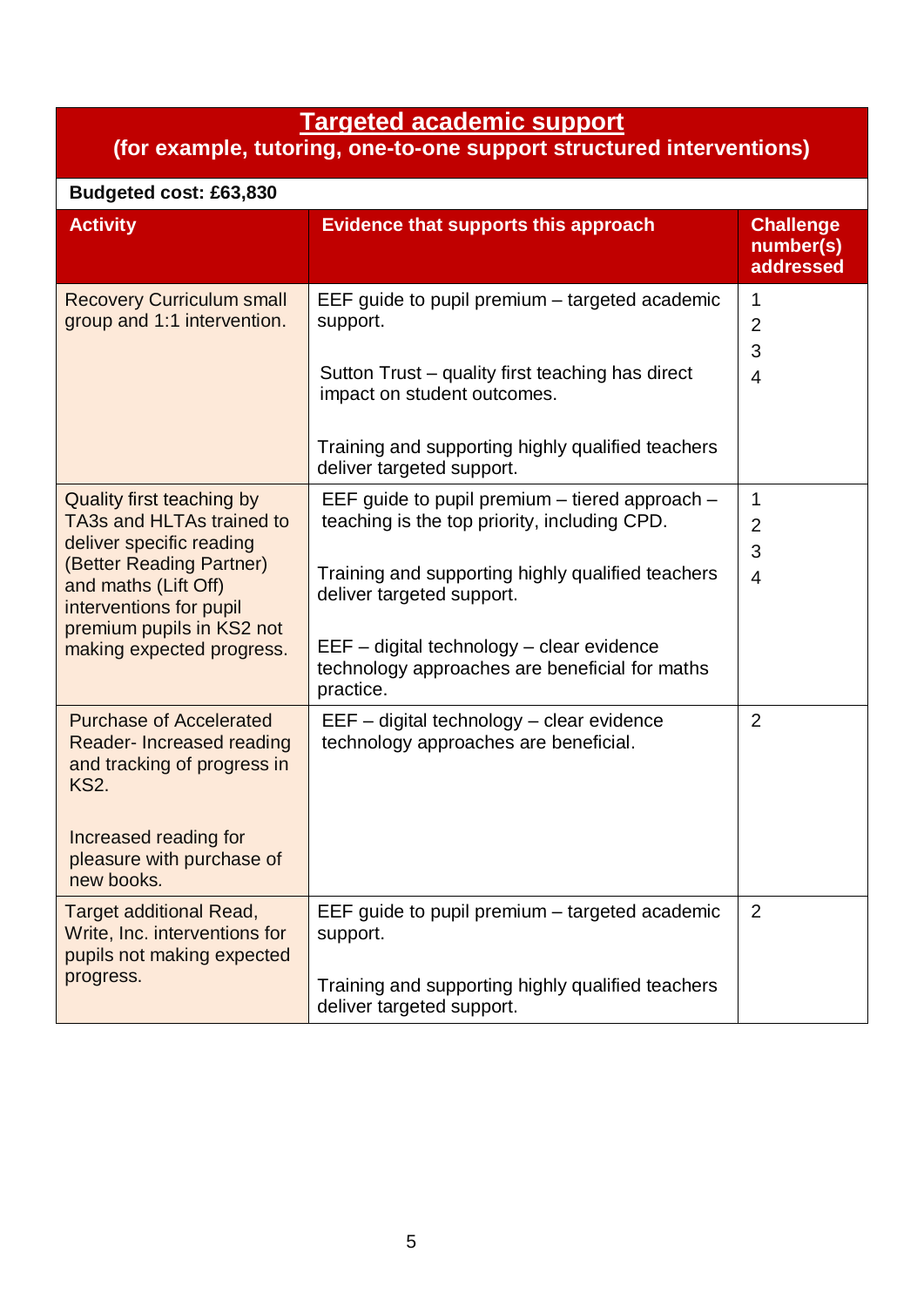### **Wider Strategies**

#### **(for example, related to attendance, behaviour, wellbeing)**

| <b>Budgeted cost: £9,319</b>                                                                                                                                                                                                                                                                                                                |                                                                                                                                                                                                                                                                                                                                                                                                                                                                                                                                                                                                                                                  |                                            |
|---------------------------------------------------------------------------------------------------------------------------------------------------------------------------------------------------------------------------------------------------------------------------------------------------------------------------------------------|--------------------------------------------------------------------------------------------------------------------------------------------------------------------------------------------------------------------------------------------------------------------------------------------------------------------------------------------------------------------------------------------------------------------------------------------------------------------------------------------------------------------------------------------------------------------------------------------------------------------------------------------------|--------------------------------------------|
| <b>Activity</b>                                                                                                                                                                                                                                                                                                                             | <b>Evidence that supports this approach</b>                                                                                                                                                                                                                                                                                                                                                                                                                                                                                                                                                                                                      | <b>Challenge</b><br>number(s)<br>addressed |
| <b>Zones of Regulation CPD</b><br>for staff and<br>implementation with<br>curriculum                                                                                                                                                                                                                                                        | Pupil surveys reflect greater enjoyment and<br>engagement in school.                                                                                                                                                                                                                                                                                                                                                                                                                                                                                                                                                                             | 1<br>$\overline{4}$                        |
| <b>Engaging with families</b><br>(Class Dojo, Parent<br>surveys, Parent Forums)                                                                                                                                                                                                                                                             | EEF toolkit - parental engagement<br>Parent / Carer Surveys                                                                                                                                                                                                                                                                                                                                                                                                                                                                                                                                                                                      | 1<br>5                                     |
| Regular attendance<br>focused meetings with<br>Headteacher, Inclusion<br><b>Lead with ESBAS support</b><br>where required.                                                                                                                                                                                                                  | Data shows pupils with highest attendance make<br>the most progress, due to increased<br>opportunities for overlearning and access to an<br>enriched curriculum.                                                                                                                                                                                                                                                                                                                                                                                                                                                                                 | 1<br>5                                     |
| Extra -curricular<br>opportunities.<br><b>Financial Support (where</b><br>required) for residential<br>trips, external trips,<br>swimming and in-school<br>workshops.<br>Sports events promoted to<br><b>Pupil Premium and are</b><br>encouraged to attend.<br><b>Additional Outdoor learning</b><br>offered for Pupil Premium<br>children. | Learning is contextualised in concrete<br>experiences and language rich environments.<br>Ofsted research (2019) places emphasis on<br>improving cultural capital, particularly for<br>disadvantaged pupils.<br>Pupil surveys reflect greater enjoyment and<br>engagement in school.<br>Enrichment activities offer children a context for<br>leaning and a stimulus to trigger their interest<br>which can be evidenced in pupil books and data.<br>EEF – sports participation increases educational<br>engagement and attainment.<br>EEF – outdoor adventure learning shows<br>positive benefits on academic learning and self -<br>confidence. | 1<br>$\overline{4}$<br>5                   |

**Total budgeted cost:** *£120,040*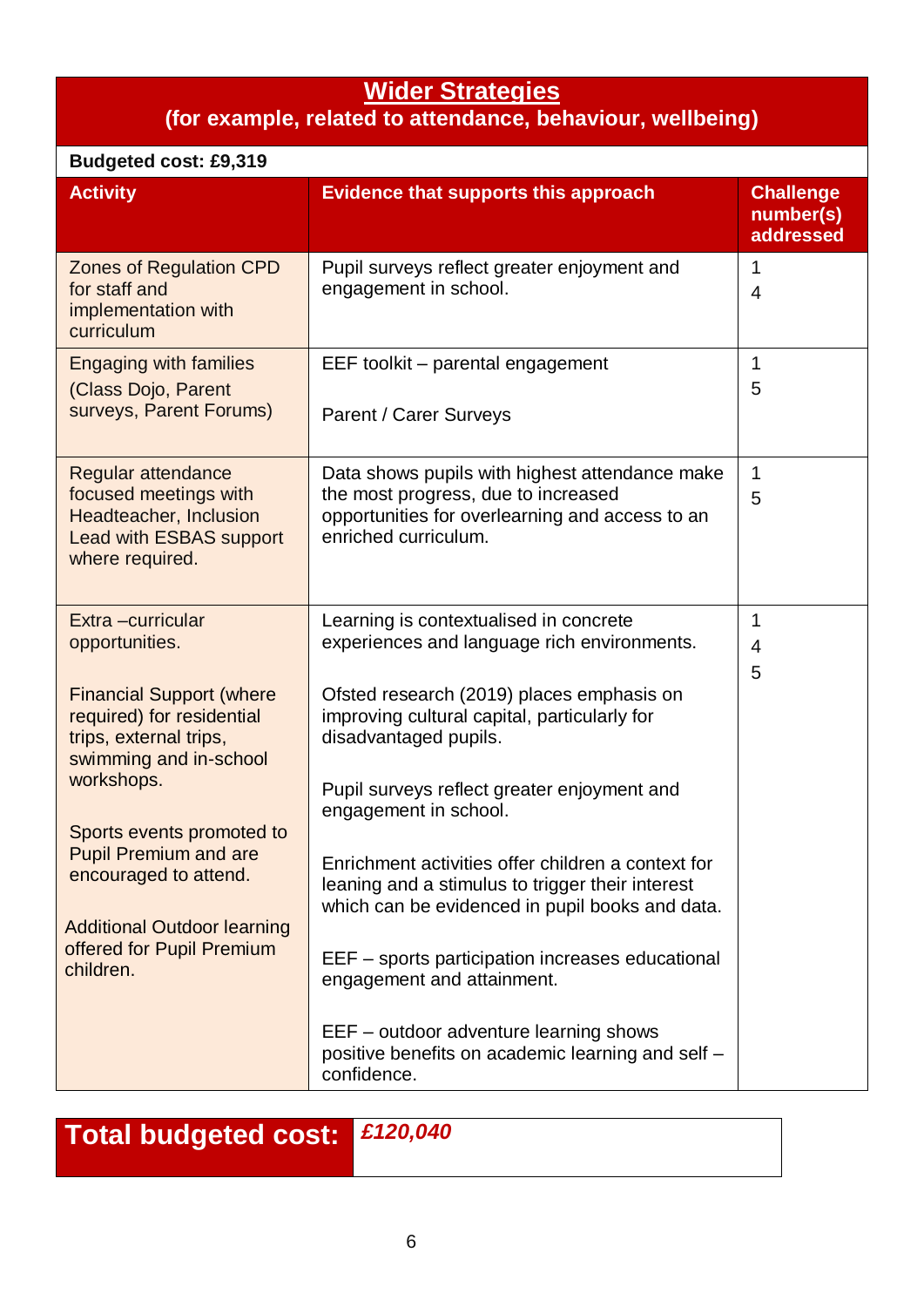# **Part B: Review of outcomes in the previous academic year**

### **Pupil premium strategy outcomes**

This details the impact that our pupil premium activity had on pupils in the 2020 to 2021 academic year.

Due to COVID-19, performance measures have not been published for 2020 to 2021, and 2020 to 2021 results will not be used to hold schools to account.

During 2020 to 2021 academic year, standardised tests using STAR Assessments (for Reading and maths) were taken by all pupils in KS2. Writing was assessed by teachers. Pupils in EYFS and KS1 were teacher assessed.

These show the following outcomes for Pupil Premium children compared to the whole cohort:

| <b>Early Years</b>                 | All (59) | <b>PP</b> (9) |
|------------------------------------|----------|---------------|
| On track to reach EXS in all areas | 71%      | 78%           |

| Year 1         | <b>WHOLE COHORT (58)</b> | <b>PP (7)</b>      |
|----------------|--------------------------|--------------------|
|                | <b>End of Year</b>       | <b>End of Year</b> |
| <b>Reading</b> | 66%                      | 71%                |
| Writing        | 67%                      | 85%                |
| <b>Maths</b>   | 74%                      | 85%                |

| Year <sub>2</sub>                             | <b>WHOLE COHORT (63)</b> | <b>PP</b><br>(10)  |
|-----------------------------------------------|--------------------------|--------------------|
|                                               | <b>End of Year</b>       | <b>End of Year</b> |
| <b>Reading</b>                                | 66%                      | 40%                |
| Writing                                       | 46%                      | 30%                |
| <b>Maths</b>                                  | 59%                      | 40%                |
| <b>Phonics Screening -</b><br><b>Oct 2020</b> | 82%                      | 60%                |

| Year <sub>3</sub>                             | <b>WHOLE COHORT (63)</b> | <b>PP</b><br>(10)  |
|-----------------------------------------------|--------------------------|--------------------|
|                                               | <b>End of Year</b>       | <b>End of Year</b> |
| <b>Reading</b>                                | 66%                      | 40%                |
| <b>Writing</b>                                | 46%                      | 30%                |
| <b>Maths</b>                                  | 59%                      | 40%                |
| <b>Phonics Screening -</b><br><b>Oct 2020</b> | 82%                      | 60%                |